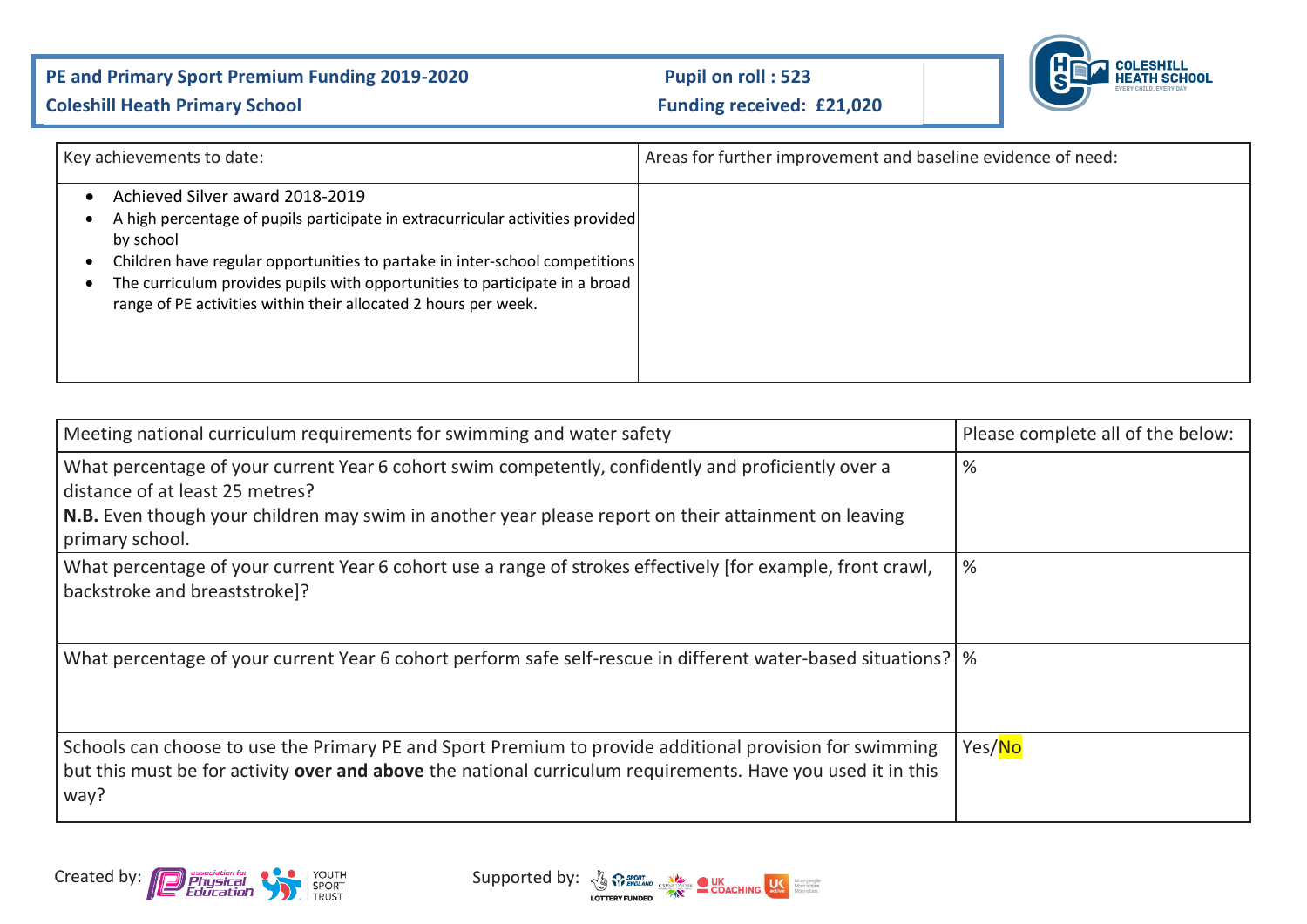| <b>Academic Year: 2019-2020</b>                                                                                                                                                                                                 | Total fund allocated: £21,020                                                                                                                                                                                                                     | Date Updated:                                             |        |                                             |
|---------------------------------------------------------------------------------------------------------------------------------------------------------------------------------------------------------------------------------|---------------------------------------------------------------------------------------------------------------------------------------------------------------------------------------------------------------------------------------------------|-----------------------------------------------------------|--------|---------------------------------------------|
| Key indicator 1: The engagement of all pupils in regular physical activity $-$<br>Chief Medical Officer guidelines recommend that primary school children undertake at least 30 minutes of physical activity<br>a day in school | Percentage of total allocation:<br>%                                                                                                                                                                                                              |                                                           |        |                                             |
| Intent                                                                                                                                                                                                                          | Implementation                                                                                                                                                                                                                                    | £4500                                                     | Impact |                                             |
| Pupils to have the opportunity to take<br>part in break and lunch time activities.<br>(Targeted pupils include:<br><b>Non-participated pupils</b><br>Disadvantaged pupils)                                                      | Pupils to have the opportunity to<br>access physical activities outside the<br>curriculum.                                                                                                                                                        | <b>Funding allocated</b><br>£1000<br>Lunch time<br>sports |        | Sustainability and suggested<br>next steps: |
| Pupils are to use and apply their skills<br>and strategies within a range of well<br>organised games during lunch times.<br>$\vert$ (e.g hand- eye coordination skills,<br>hitting and throwing skills)                         | Play leaders to have structured<br>timetable with games to help the low<br>attainers close gaps.<br>Also help them promote school values<br>such as, 'fair play, confidence, honesty,<br>kindness and courage'                                    | £500<br><b>Sports Leaders</b><br>t-shirts/bibs            |        |                                             |
| To purchase specific gymnastics and<br>gross motor equipment to support<br>identified pupils/gifted and talented<br>pupils.                                                                                                     | Identify pupils who demonstrate a gift<br>in gymnastics, target through lunchtime<br>clubs, after school and during PE<br>sessions.<br>Purchase/replenish PE stock.<br>Identify high needs children, who<br>would engage with climbing apparatus. | Funding<br>allocated:<br>£3000                            |        |                                             |



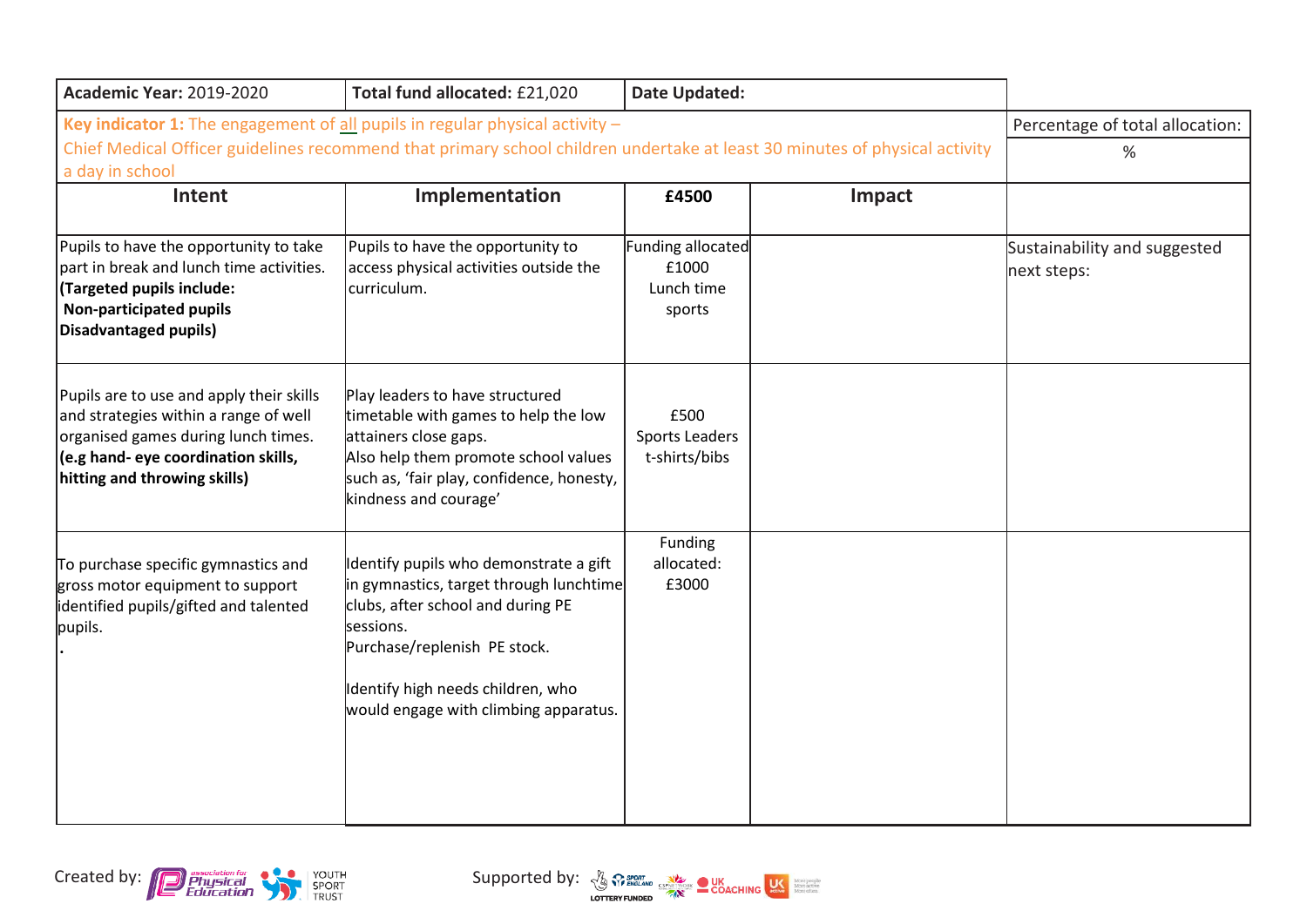| Key indicator 2: The profile of PESSPA being raised across the school as a tool for whole school improvement.                                                                                                                                                                                                                                                                                                                                                 |                                                                                                                                                                                                                                                       |                                                                     |        | Percentage of total allocation:<br>%        |
|---------------------------------------------------------------------------------------------------------------------------------------------------------------------------------------------------------------------------------------------------------------------------------------------------------------------------------------------------------------------------------------------------------------------------------------------------------------|-------------------------------------------------------------------------------------------------------------------------------------------------------------------------------------------------------------------------------------------------------|---------------------------------------------------------------------|--------|---------------------------------------------|
| Intent                                                                                                                                                                                                                                                                                                                                                                                                                                                        | Implementation                                                                                                                                                                                                                                        | £6000                                                               | Impact |                                             |
| Teachers to access CPD in areas of<br>weakness so lessons are more engaging<br>land successful for all children.<br>Sports coach/P.E. Lead to work with play Children to be trained by sports coach<br>leaders to enhance the range of activities and teachers to lead groups at certain<br>during break time/ dinner times.<br>Focusing on targeted pupils<br>٠<br>Disadvantaged<br>Non-participating<br>Low self esteem<br><b>SEMH</b><br>SEND<br>$\bullet$ | Teachers to work alongside P.E<br>specialist to enhance their knowledge<br>of P.E<br>times of the week.<br>Support with basic skills while also<br>having challenge incorporated.                                                                     | Funding<br>allocated:<br>£1800<br>North Solihull<br>sports package. |        | Sustainability and suggested<br>next steps: |
| Coleshill Heath school sport and<br>achievements in sporting events to be<br>celebrated and shared with parents.                                                                                                                                                                                                                                                                                                                                              | Termly 'sports letter' reporting on the<br>schools sporting performance and<br>success in sport:<br>• Events<br>Outcomes of tournaments and<br>festivals<br>This year we are also introducing a wall<br>of honour to promote sporting<br>achievements | <b>Funding</b><br>allocated:<br>£500                                |        |                                             |

Created by: **Contract of the Contract of the Supported by**: **Supported by:**  $\frac{N}{2}$   $\frac{N}{2}$   $\frac{N}{2}$   $\frac{N}{2}$   $\frac{N}{2}$   $\frac{N}{2}$   $\frac{N}{2}$   $\frac{N}{2}$   $\frac{N}{2}$   $\frac{N}{2}$   $\frac{N}{2}$   $\frac{N}{2}$   $\frac{N}{2}$   $\frac{N}{2}$   $\frac{N}{$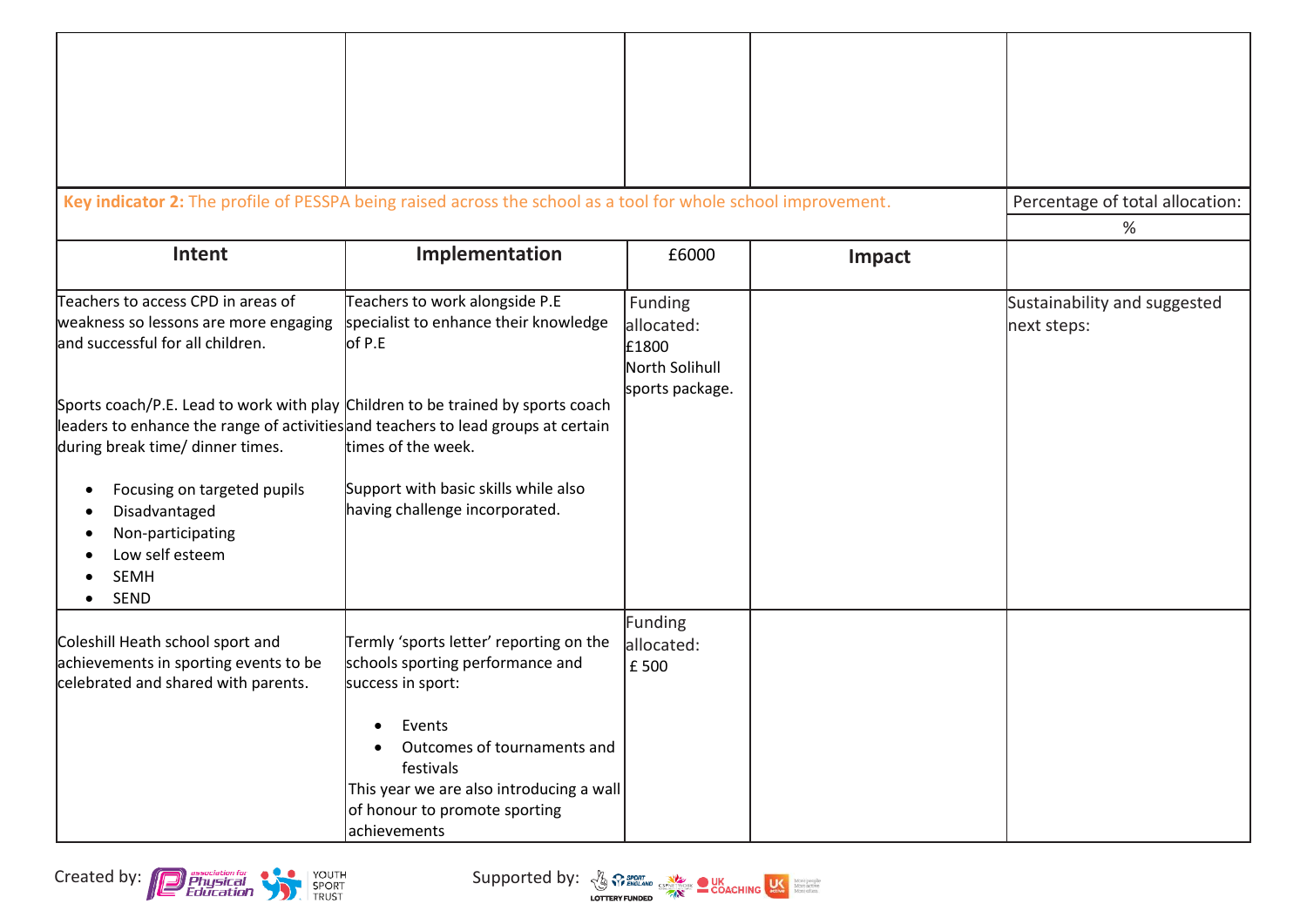| Assemblies will continue to celebrate                                                                                                                                                                                                                                                 |                                                                                                                                                                                                                                                                                                                                                                                                                                                                  |                       |  |
|---------------------------------------------------------------------------------------------------------------------------------------------------------------------------------------------------------------------------------------------------------------------------------------|------------------------------------------------------------------------------------------------------------------------------------------------------------------------------------------------------------------------------------------------------------------------------------------------------------------------------------------------------------------------------------------------------------------------------------------------------------------|-----------------------|--|
| and share sports achievements this                                                                                                                                                                                                                                                    |                                                                                                                                                                                                                                                                                                                                                                                                                                                                  |                       |  |
| includes:                                                                                                                                                                                                                                                                             |                                                                                                                                                                                                                                                                                                                                                                                                                                                                  |                       |  |
| Weekly sports reports in<br>celebration assembly.<br>End of term sport rewards for<br>intra competitions.<br>Weekly awards for MVP (school<br>value based incentive honesty,<br>confidence, courage, kindness)<br>media<br>P.E super star, children to peer<br>asses others learning. | Sports crew to provide reports on<br>sports events and write blogs.<br>Trophy to be presented to the value<br>who gained the most points in intra<br>competitions (level 1)<br>Sporting achievements of school Purchase value wristbands for children<br>website and other areas of social to show the value they have shown in<br>llesson.<br>Expenditure for sporting badges for<br>children who have achieved bronze to<br>gold by their peers over the year. | £500                  |  |
| To promote physical activity and health<br>through workshops focusing on healthy<br>eating and fitness and wellbeing.                                                                                                                                                                 | Children to become more aware of<br>fitness and health and to monitor their<br>own levels of fitness by identifying their $\left  \right.1500$<br>personal best.<br>Invest in Heart rate monitors for<br>lessons.                                                                                                                                                                                                                                                | Funding<br>allocated: |  |



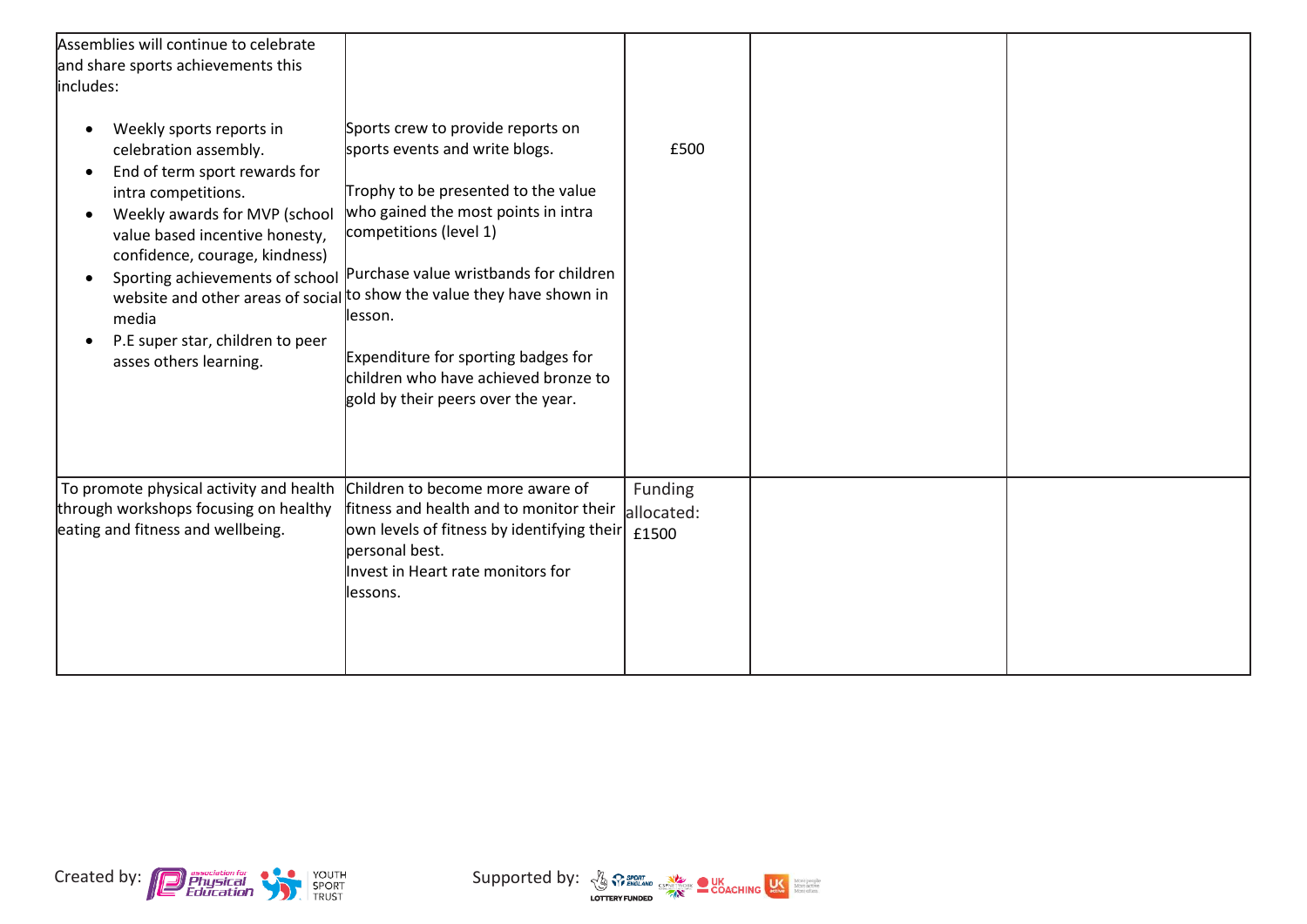| Enhance children's self-belief in sport | Children to know there fitness levels    | £1700          |  |
|-----------------------------------------|------------------------------------------|----------------|--|
| and be aware of their health and        | and use heart rate monitors for          | (30 Heart rate |  |
| wellbeing.                              | children to set personal best in lessons | monitors)      |  |
|                                         | and enhance their own sports learning.   |                |  |
|                                         |                                          |                |  |
|                                         |                                          |                |  |
|                                         |                                          |                |  |
|                                         |                                          |                |  |
|                                         |                                          |                |  |
|                                         |                                          |                |  |



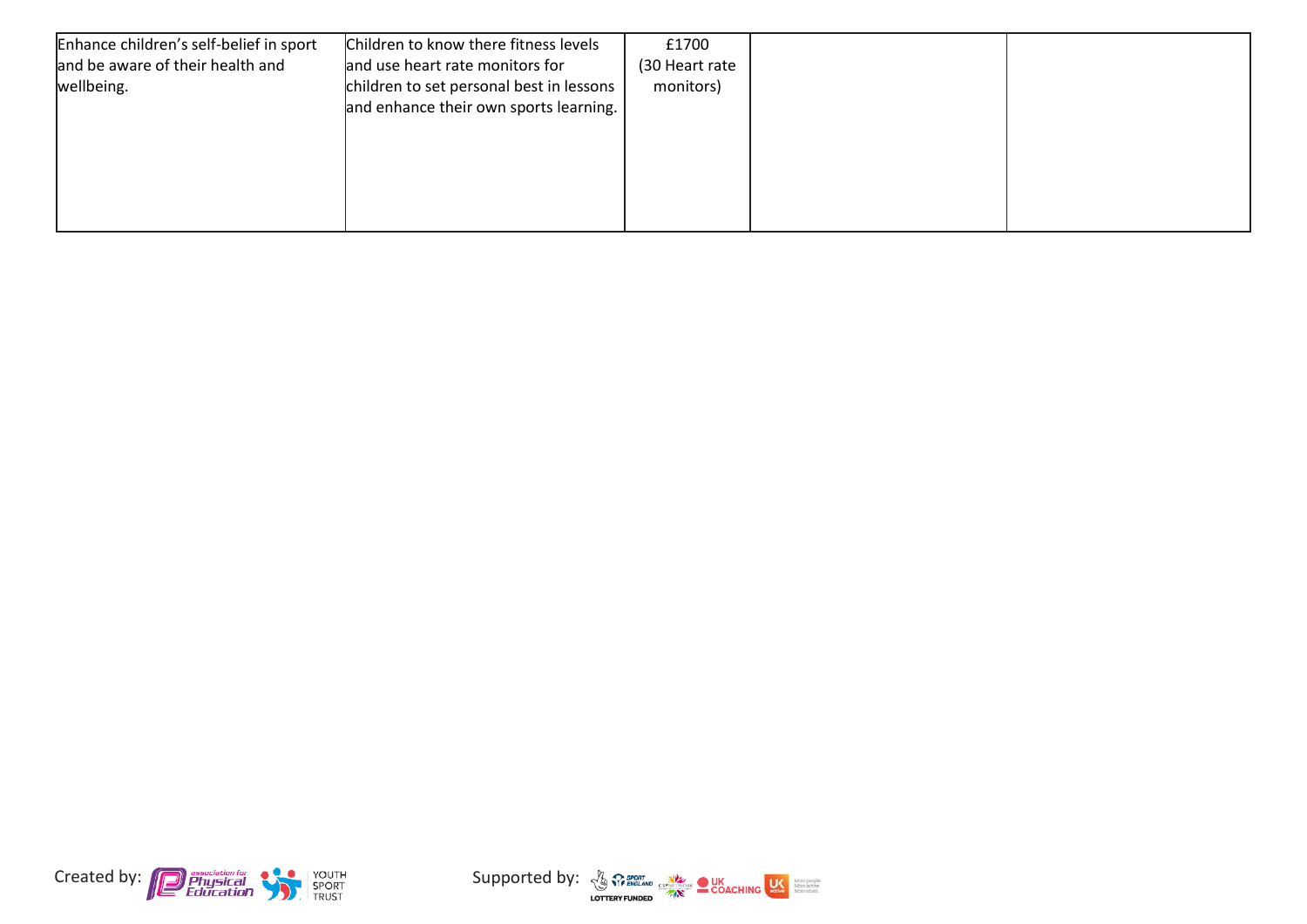| Key indicator 3: Increased confidence, knowledge and skills of all staff in teaching PE and sport                                                                                                       |                                                                                                                             | Percentage of total allocation:                                                                                                    |        |                                             |
|---------------------------------------------------------------------------------------------------------------------------------------------------------------------------------------------------------|-----------------------------------------------------------------------------------------------------------------------------|------------------------------------------------------------------------------------------------------------------------------------|--------|---------------------------------------------|
|                                                                                                                                                                                                         |                                                                                                                             | %                                                                                                                                  |        |                                             |
| Intent                                                                                                                                                                                                  | Implementation                                                                                                              | £1100                                                                                                                              | Impact |                                             |
| P.E lead and sports coaches to attend<br>CPD opportunities to develop knowledge<br>of new initiatives and national updates<br>relating to school sports and understand<br>skills in the P.E curriculum. | Attend North Solihull CPD.                                                                                                  | Funding<br>allocated:<br>£1800<br><b>North Solihull</b><br>Package<br>(Same as KP2)<br>£300 cover<br>teaching costs<br>(each time) |        | Sustainability and suggested<br>next steps: |
| Teachers, NQTs all access CPD in areas of CPD for teachers where sports coach<br>gymnastics, tennis and football.                                                                                       | works with teachers of low self-<br>esteem on delivery 2day or 4 half<br>days.<br>NQT days for those who are new to<br>P.E. | £300 cover<br>teaching costs<br>(each time)<br>£300 cover<br>teaching costs<br>(each time)                                         |        |                                             |



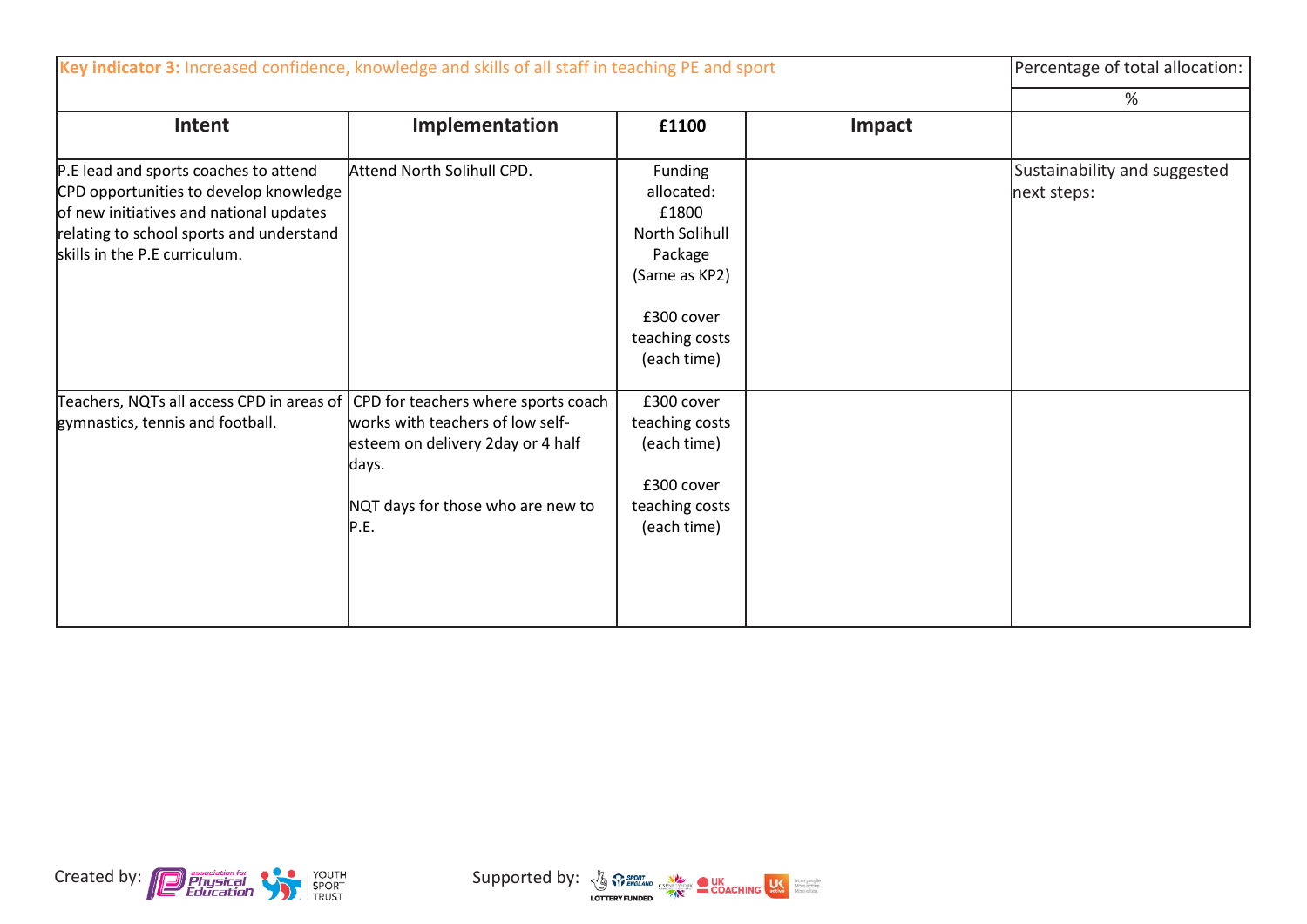| Develop outstanding knowledge,<br>understanding and assessment of NEW<br>P.E Primary curriculum.                                                                                        | P.E lead to work with teachers to<br>identify key areas of the new<br>assessment framework.                                                                                                                                                                                                                     | £200 cover<br>teaching costs                                    |        |                                             |
|-----------------------------------------------------------------------------------------------------------------------------------------------------------------------------------------|-----------------------------------------------------------------------------------------------------------------------------------------------------------------------------------------------------------------------------------------------------------------------------------------------------------------|-----------------------------------------------------------------|--------|---------------------------------------------|
| Key indicator 4: Broader experience of a range of sports and activities offered to all pupils.                                                                                          |                                                                                                                                                                                                                                                                                                                 |                                                                 |        | Percentage of total allocation:<br>%        |
| Intent                                                                                                                                                                                  | Implementation                                                                                                                                                                                                                                                                                                  | £4500                                                           | Impact |                                             |
| To encourage all pupils of all abilities to<br>access a range of sporting activities<br>through after school clubs.                                                                     | Organise a range of sporting clubs<br>aimed at different groups and years of<br>children. Such as:<br>Dodge ball, Football, Change 4 life<br>Dance, Musical Theatre, Gymnastics,<br>Netball, Golf, Multi skills,<br>Competitive opportunities internally<br>for girls sports, football, netball,<br>gymnastics. | <b>Funding</b><br>allocated:<br>£3000<br>Sporting<br>equipment. |        | Sustainability and suggested<br>next steps: |
| Provide funding for children to<br>participate in a range of inter school<br>sports competitions including North<br>Solihull, local authority competitions,<br>tournaments and leagues. | CHS to develop competitive<br>opportunities for all pupils:<br>Football: Boys and girls 4 and<br>$\bullet$<br>7-a-side<br>Rowing, Netball, Table Tennis,<br>$\bullet$<br>Gymnastics, Personal Best.<br>Indoor and outdoor athletics<br>$\bullet$<br>Inclusive Events: tennis,<br>$\bullet$                      | £500<br>sports<br>Memberships                                   |        |                                             |

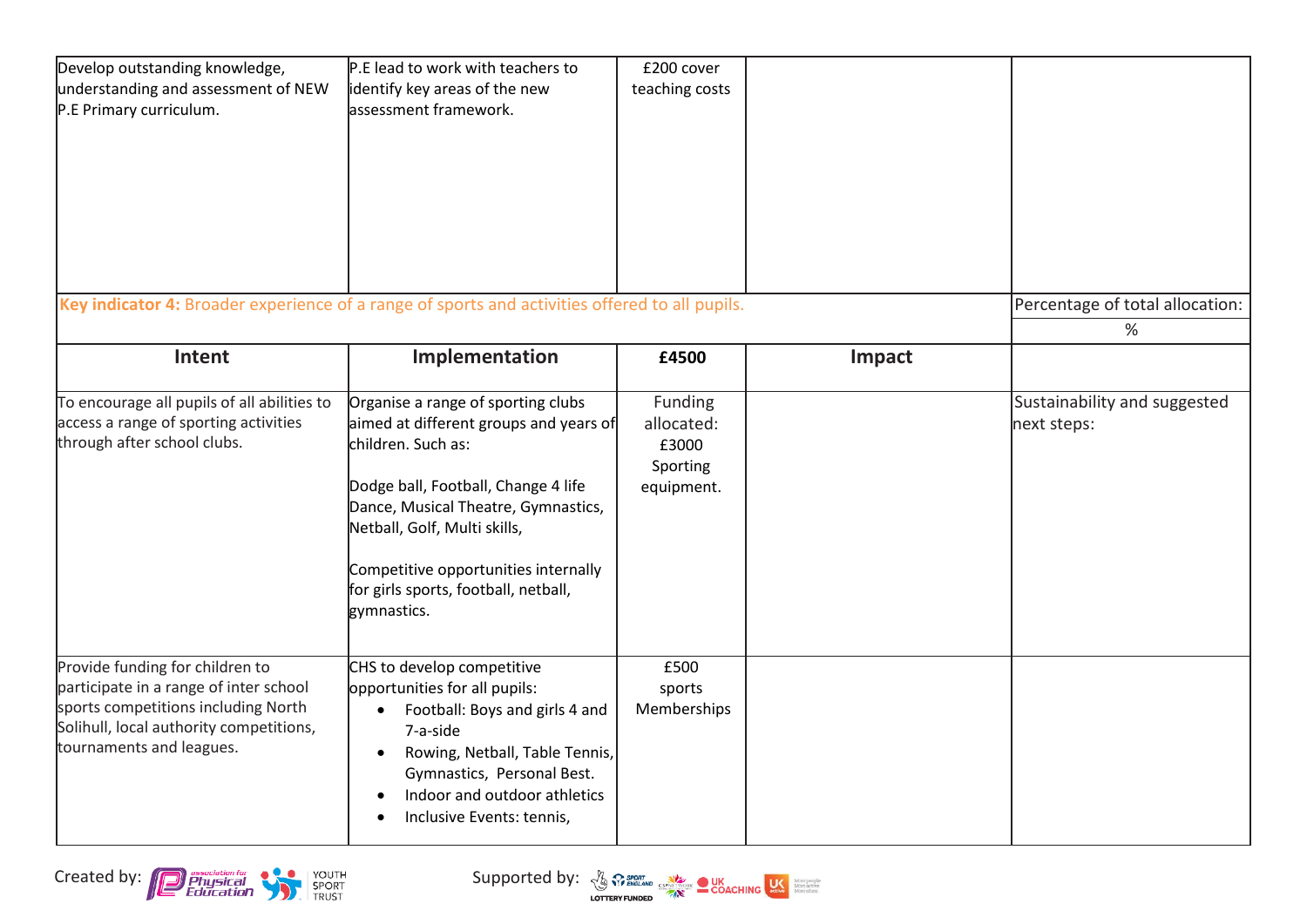|                                                                                                                                                                                                                                                                              | rowing, archery<br>Transport to and from events to<br>enable children to attend level 2 and<br>3 events.                 | £1000                                                   |        |                                             |
|------------------------------------------------------------------------------------------------------------------------------------------------------------------------------------------------------------------------------------------------------------------------------|--------------------------------------------------------------------------------------------------------------------------|---------------------------------------------------------|--------|---------------------------------------------|
| Membership of the North Solihull<br>Collaborative to provide competitive<br>participation for all children.                                                                                                                                                                  | Member ship costs for level 2 inter-<br>school competition.                                                              | £1800<br>(Same as KP2)                                  |        |                                             |
| Key indicator 5: Increased participation in competitive sport.                                                                                                                                                                                                               |                                                                                                                          |                                                         |        | Percentage of total allocation:             |
|                                                                                                                                                                                                                                                                              |                                                                                                                          |                                                         |        | ℅                                           |
| Intent                                                                                                                                                                                                                                                                       | Implementation                                                                                                           | £2500                                                   | Impact |                                             |
| To further enhance the children<br>competitiveness in intra competitions<br>There is an additional<br>Athletics Day- 400m, 60m sprint, and groups.<br>$\bullet$<br>javelin, long, jump.<br>Rowing Days as groups and<br>$\bullet$<br>individuals.<br>Gymnastics<br>$\bullet$ | Sports coach and P.E lead to organise<br>a range of intra school sporting events<br>that are competitive between classes | Funding<br>allocated:<br>£2000<br>Sports/Dance<br>Coach |        | Sustainability and suggested<br>next steps: |
| CHS is consistently represented in North<br>Solihull and LA sporting events and<br>school games.                                                                                                                                                                             | Successfully obtained silver for 18-19<br>for school games mark and intend to<br>gain Gold Mark.                         | £1000                                                   |        |                                             |